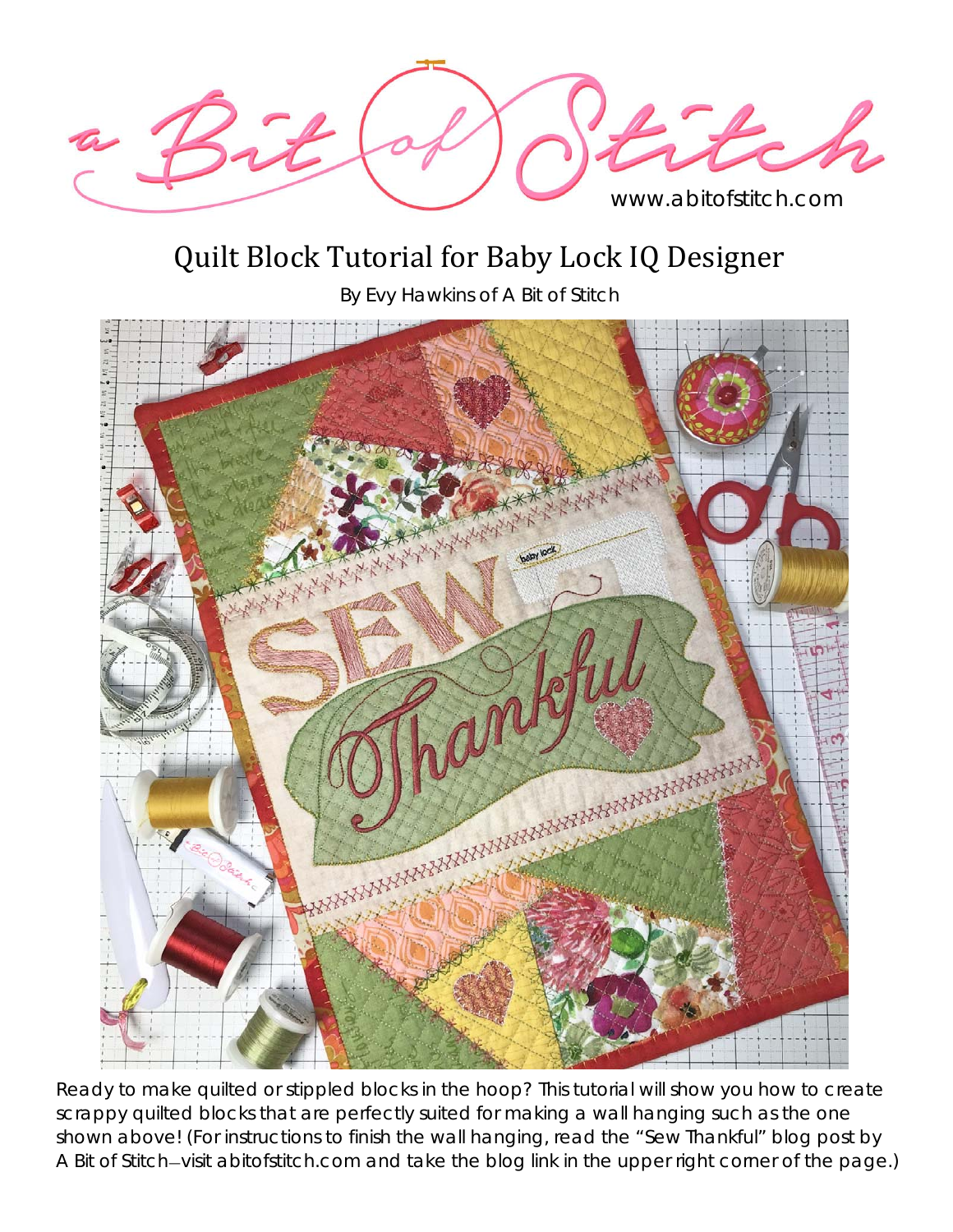1. Create a scrappy block pattern by drawing out a scrappy design on paper (such as the design shown on the right). Make sure the pattern is larger than the desired size of your finished block by at least one extra inch on every side. Keep all of the dividing lines straight. Then cut the pattern apart along the dividing lines.

2. Each section now becomes a new pattern piece. Use these pattern pieces to cut out fabric pieces for your scrappy block, *adding seam allowance as you cut* (i.e., cutting a certain distance away from the edges of the pattern), OR re-draw the pattern pieces to include the added seam allowance before you cut out the fabric pieces.

*NOTE - When cutting out the fabric pieces, make sure you place the pattern pieces right side up on the right side of the fabric.* 

Sew the fabric pieces together to create a scrappy block of fabric. Press all seams flat and open as you work. (Open, flat seams work best with quilting in the hoop!)







3. From the machine's home screen, select the IQ feature. Tap the fill icon as shown in the photo below on the left. Then choose the fill type. There is an option for simple stippling, or you can choose a fancy all-over pattern. For purposes of this tutorial, let's choose the fancy all-over pattern. Tap the icon shown next to the big block of fill, as shown in the photo below on the right.



| <b>MWWW</b><br>335500<br><b>***********</b> | Select |
|---------------------------------------------|--------|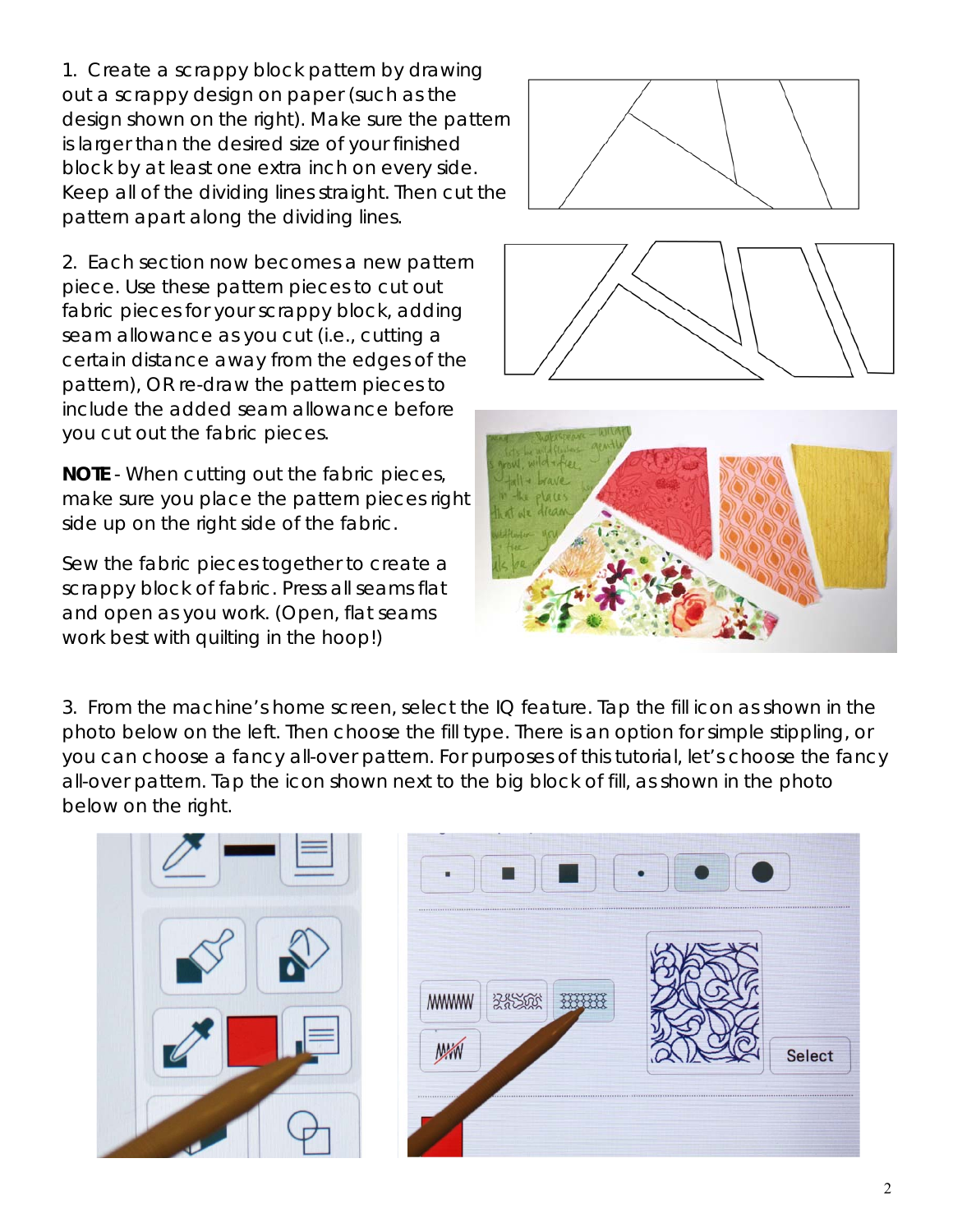4. Now tap SELECT. Scroll through the options and choose the all-over pattern you wish to use to quilt your project. (Because I am making a simple scrappy quilt block, I chose the all-over grid pattern as indicated in the middle photo below.) After selecting the pattern, tap OK.



6. Now it's time to choose a shape. Tap the shape icon, as shown below on the left. On the next screen, the second row of icons gives you three different options—outline only, fill only, or outlined fill. Tap the third icon to select the option for outlined fill shapes, as shown below on the right. (This feature will create a filled shape with an outline; the outline is handy for trimming when you are creating quilt blocks such as the ones used in the "Sew Thankful" blog post!) Since we want to make a simple rectangular quilt block, select the square shape and then tap OK.

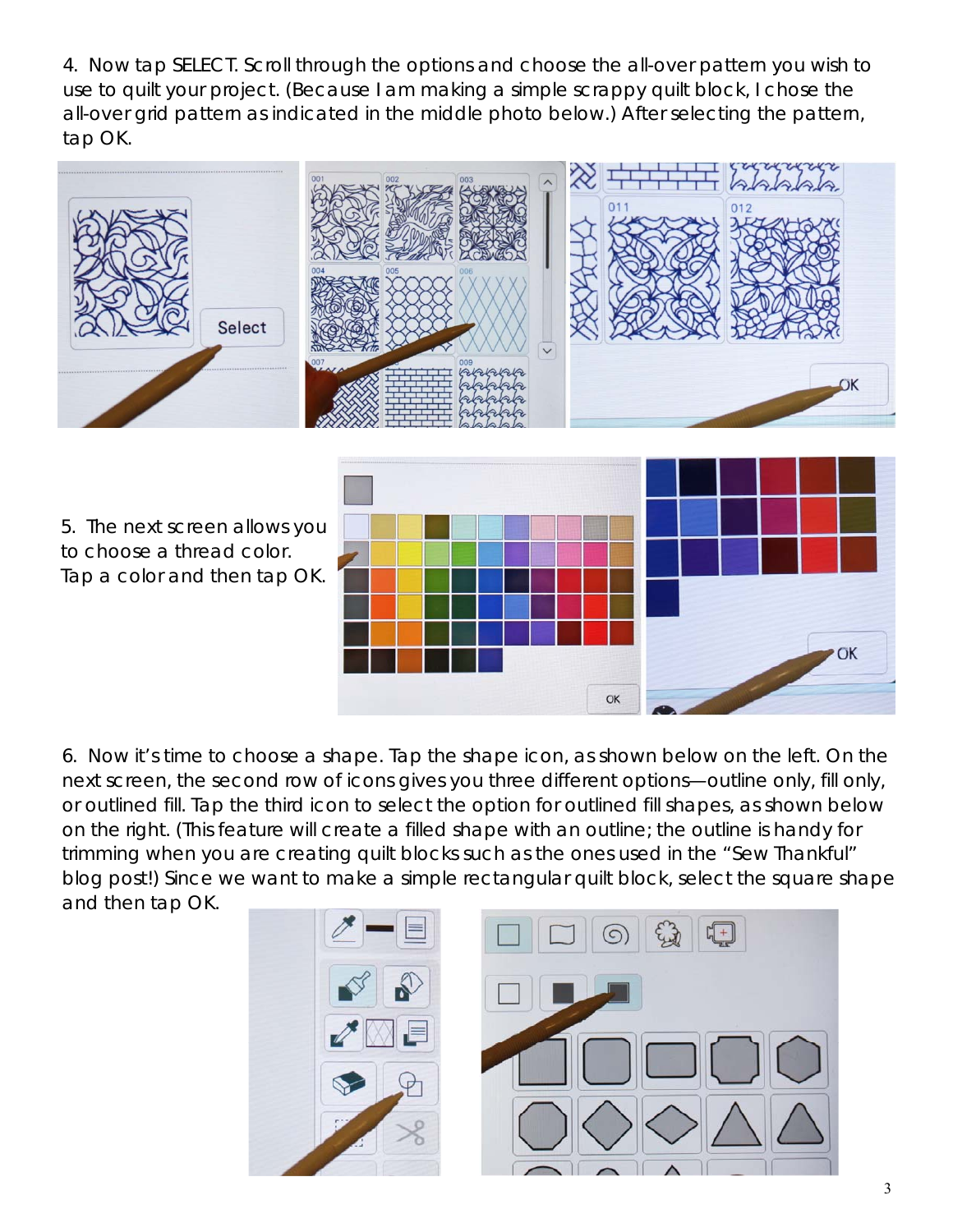7. Re-size the square/rectangle to your specifications. The scrappy blocks shown on the sample wall hanging on page 1 are sized 10.78" tall and 4.39" wide. Once the size is set, tap OK and then tap NEXT.





8. Beneath the word "Select" are two arrows. Tap one of the arrows so that the highlighted portion of your shape switches from the fill area to the shape outline, as shown in the photo on the left. Once the outline of the shape is highlighted on your screen, tap the solid line as shown below.





9. The next screen will allow you to choose a color and the line properties. Tap a color to select it, and then choose the second line property choice, the  $\infty$ icon with two dashed lines, as shown in the photo on the left. Tap OK.

The screen will return to the page that allows you to tap the arrows again. Use one of the arrows to select the fill area and change the properties of that area if you wish to do so. If you make any changes, you'll need to tap SET to continue. Otherwise, just tap OK.